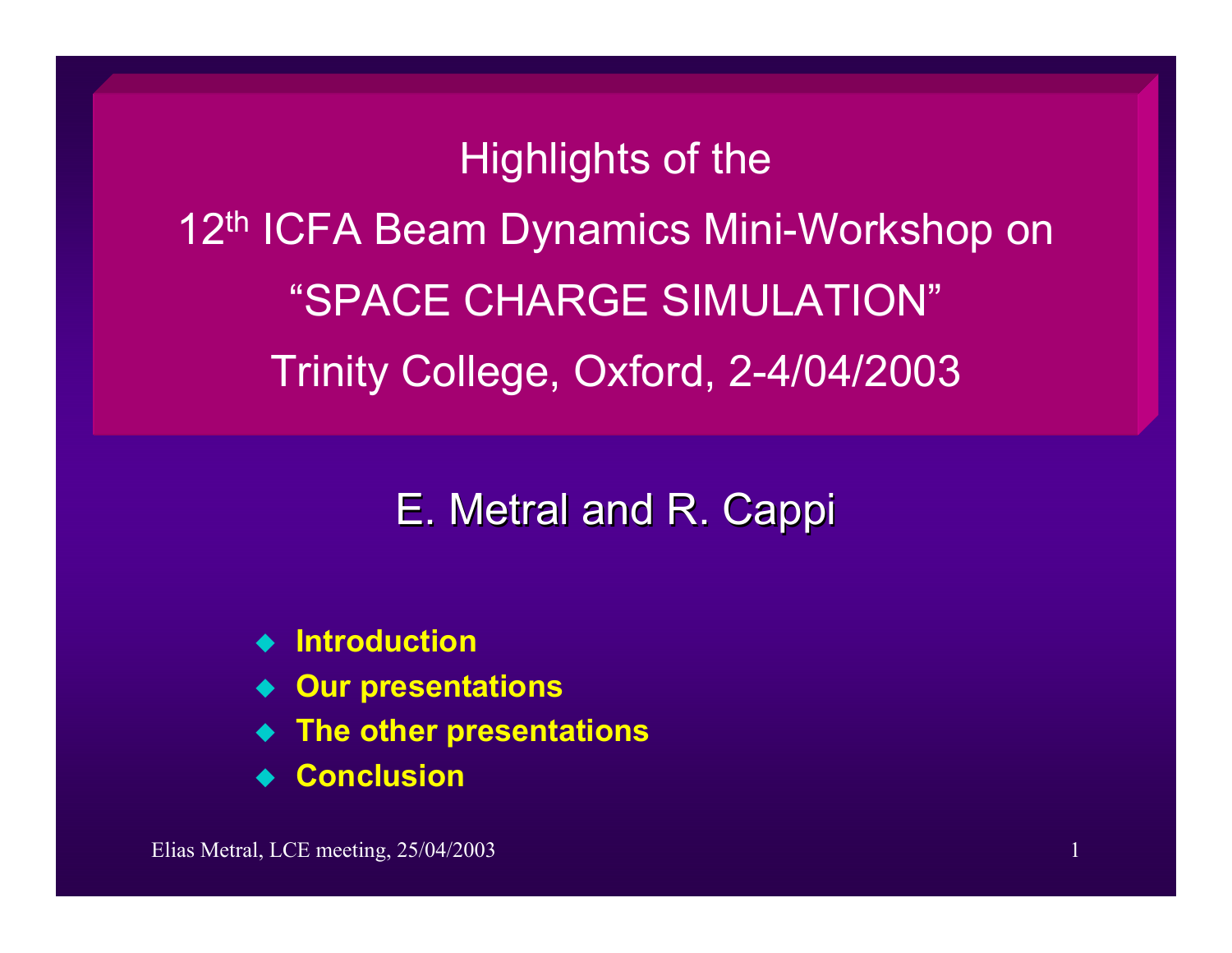#### **INTRODUCTION INTRODUCTION**

- **Organized by Chris Prior**
- **38 participants (Rick Baartman, Weiren Chou, Ingo Hofmann, Federick Jones…)**
- **28 presentations**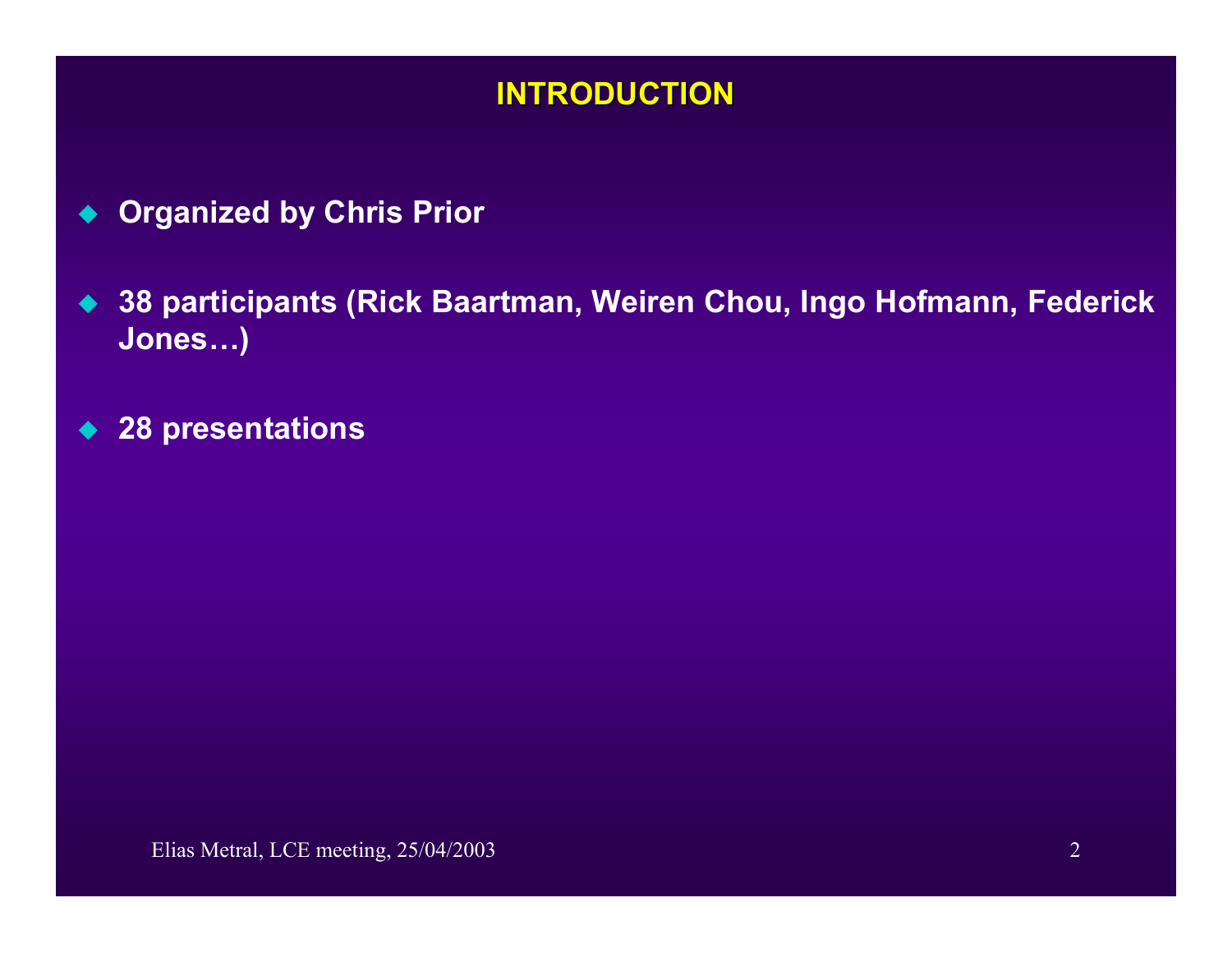#### **OUR PRESENTATIONS OUR PRESENTATIONS**

- **1 Simple theory of longitudinal microwave instability in bunched beams including space charge**
- **2Measurements of transverse space charge effects in the CERN PS**
- **3Intensity dependent emittance sharing in the CERN PS**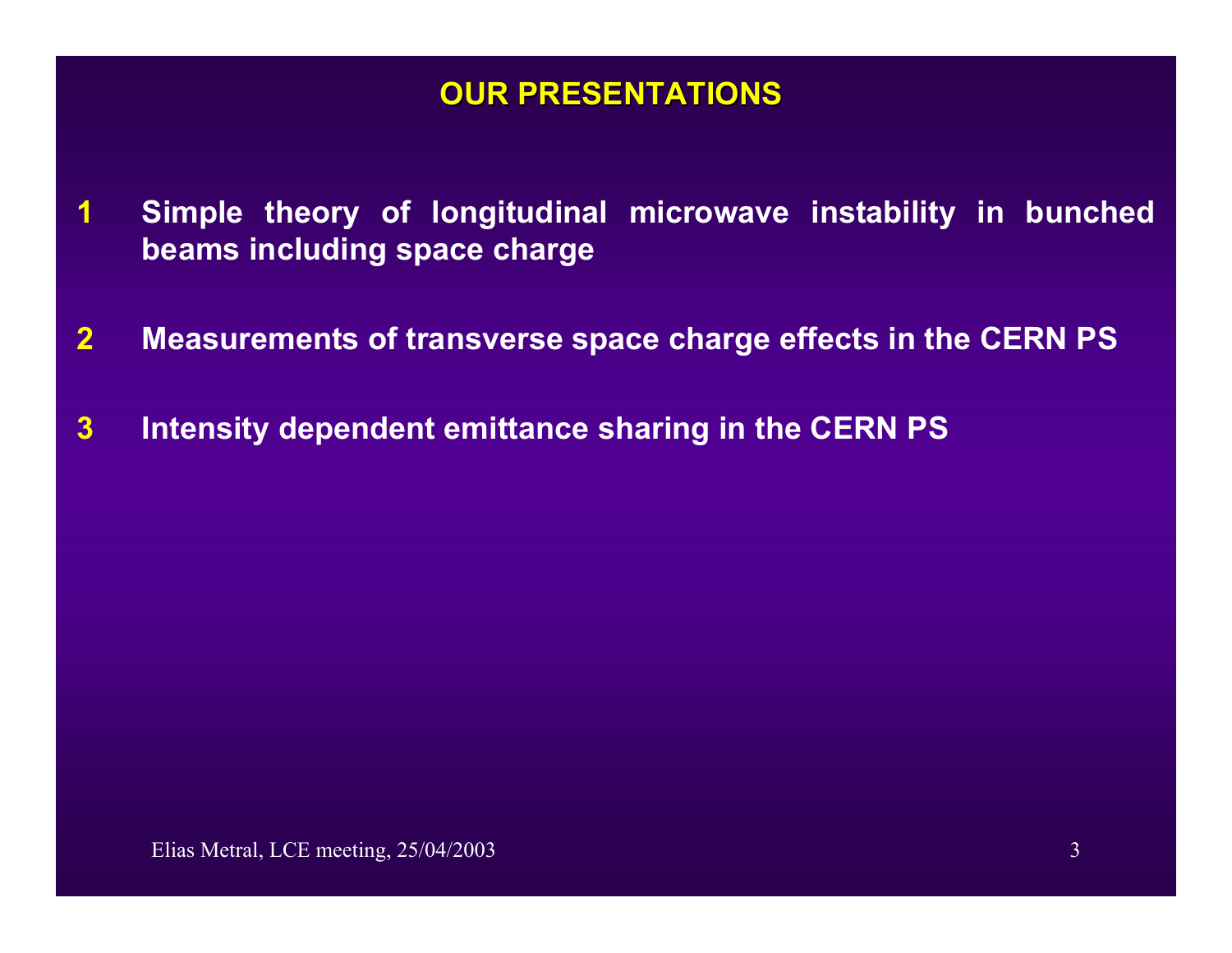# **Simple theory of longitudinal microwave instability in bunched beams including space charge in bunched beams including space charge**

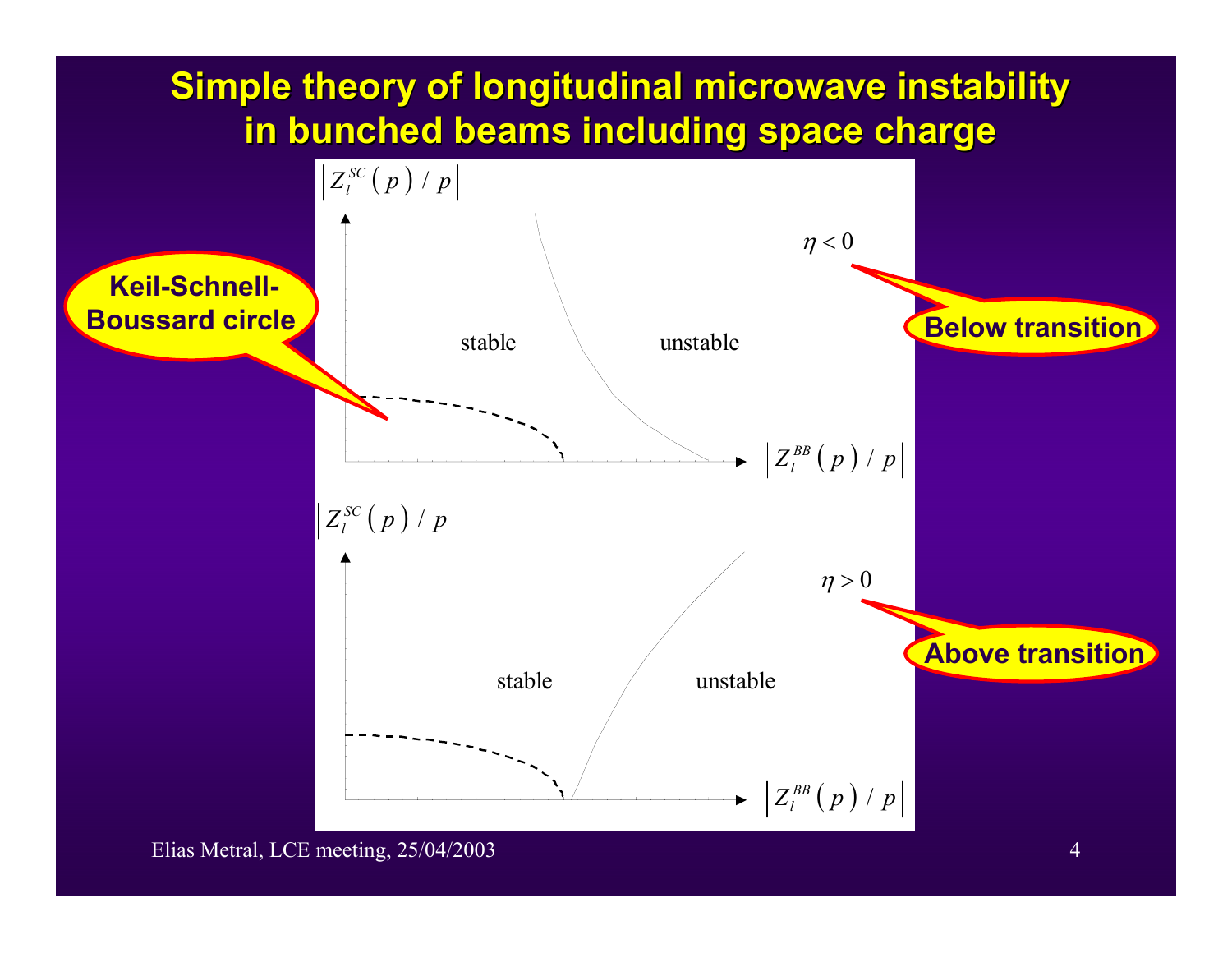# **Measurements of transverse space charge effects in the CERN PS (1/2) in the CERN PS (1/2)**



5.9

**if longitudinal motion added (see Martini formula : tri-Gaussian in** *x***,** *y* **and** *p***)**

**From Keil formula(bi-Gaussian in** *<sup>x</sup>* **and** *y***)**

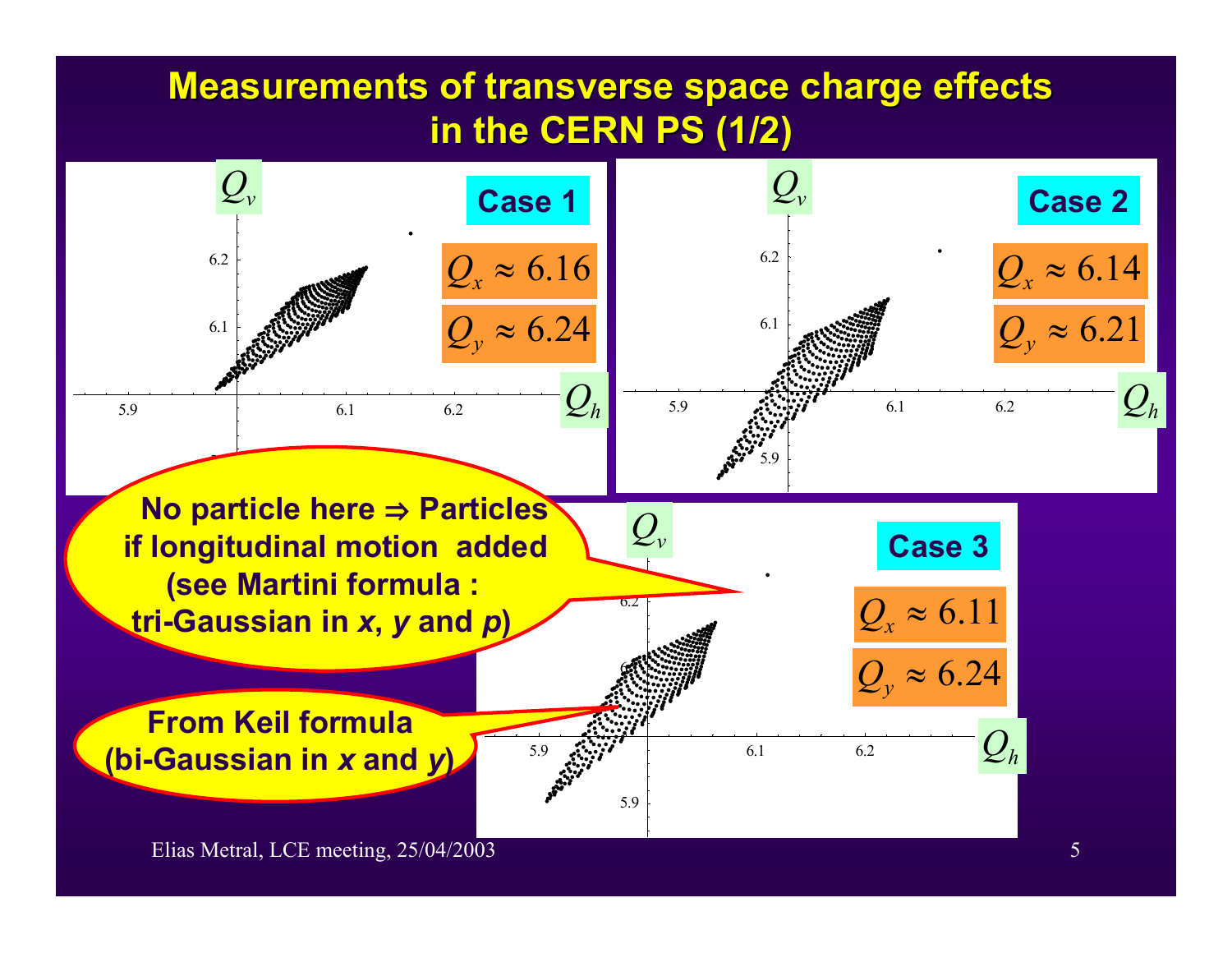# **Measurements of transverse space charge effects in the CERN PS (2/2) in the CERN PS (2/2)**

**Study of the effect of space-charge forces on a resonance driven by a single octupole (with I. Hofmann and G. Franchetti, GSI)**

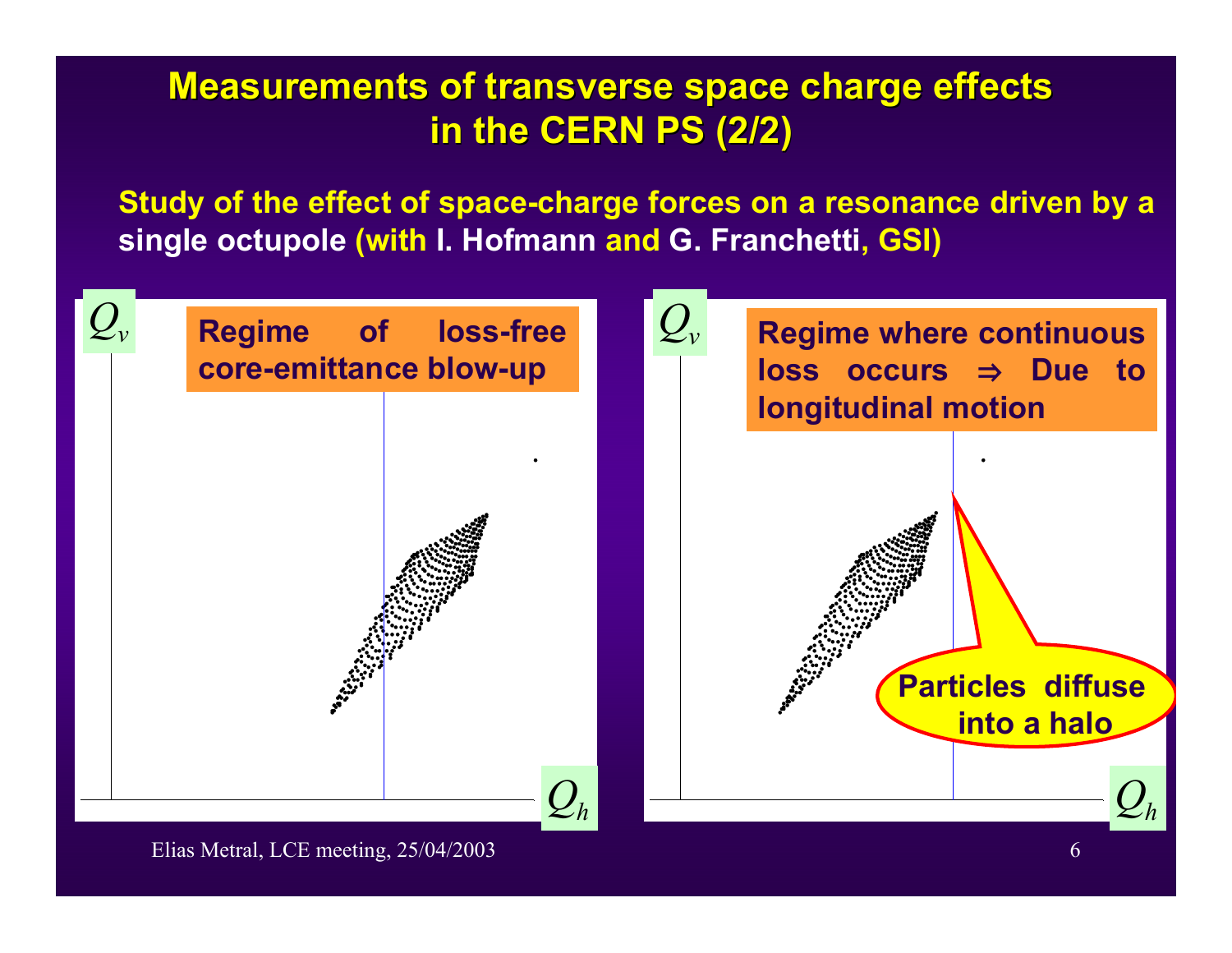### **Intensity dependent emittance sharing in the CERN PS (1/3)**

#### **MEASUREMENTS**

#### **Intensity dependent emittance sharing in the PS**



$$
\bullet \quad \varepsilon_x + \varepsilon_y \approx \varepsilon_{x0} + \varepsilon_{y0}
$$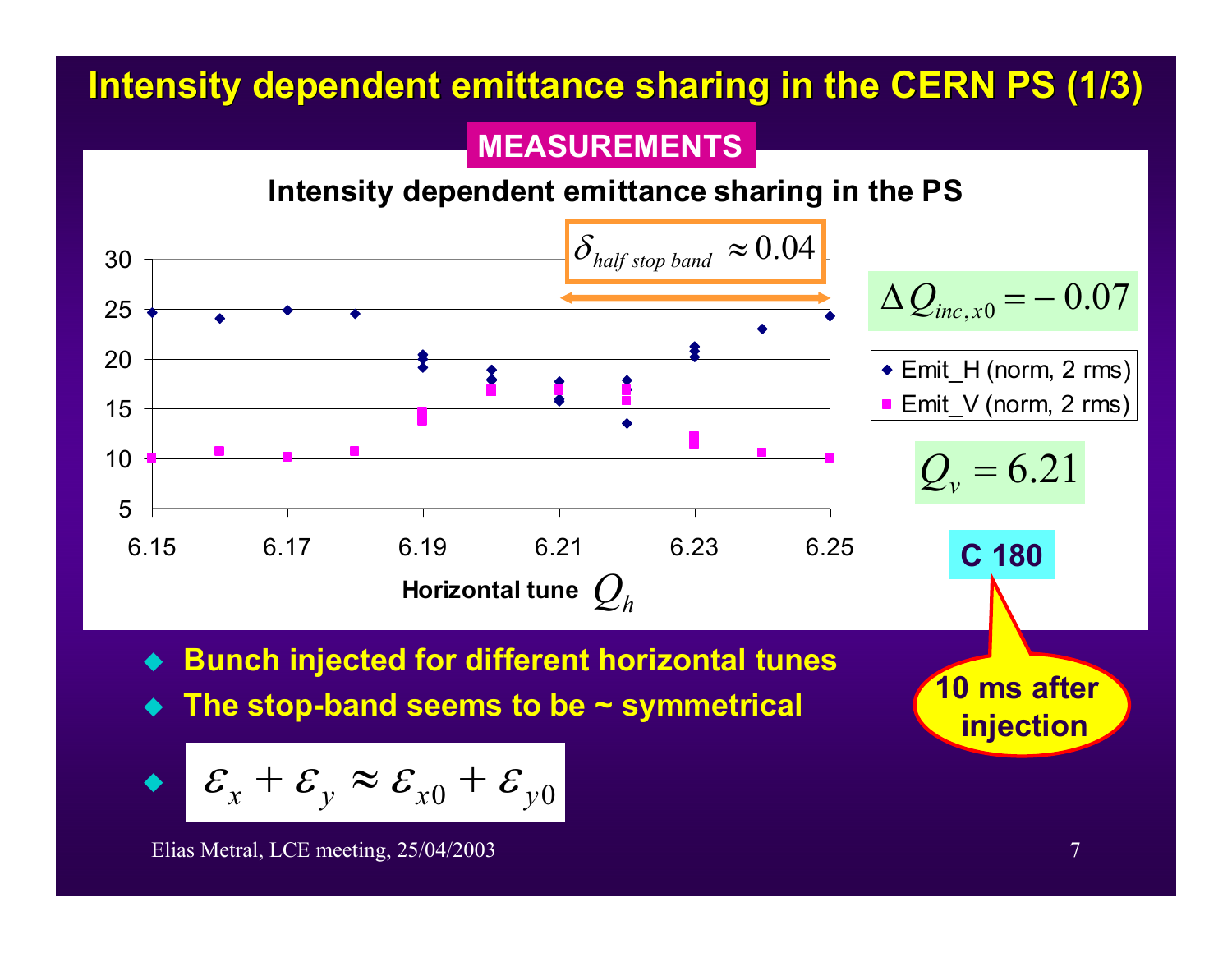**Intensity dependent emittance sharing in the CERN PS (2/3)** 

**COMPARISON WITH THEORY & SIM COMPARISON WITH THEORY & SIMULATION**

**î Ingo Hofmann's talk : Experimental stopband 3 times bigger !!!**

 $\implies$  To be continued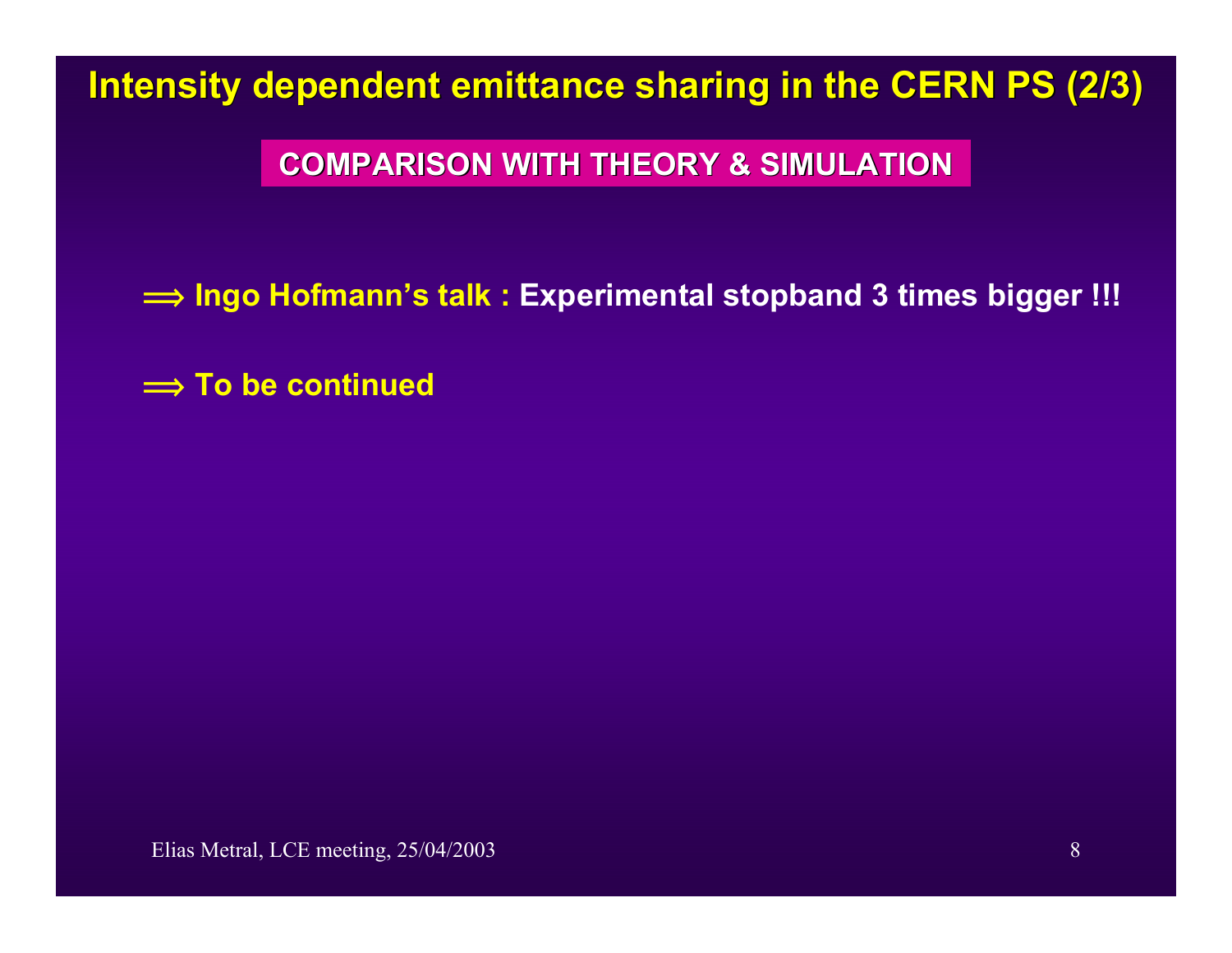### **Intensity dependent emittance sharing in the CERN PS (3/3)**

**Our "simple" model of intensity dependent emittance sharing** 

#### **Intensity dependent emittance sharing in the PS**



**Theoretical coupling strength = Half stop band (** $f = 5\%$ **)**  $|C| = 0.042$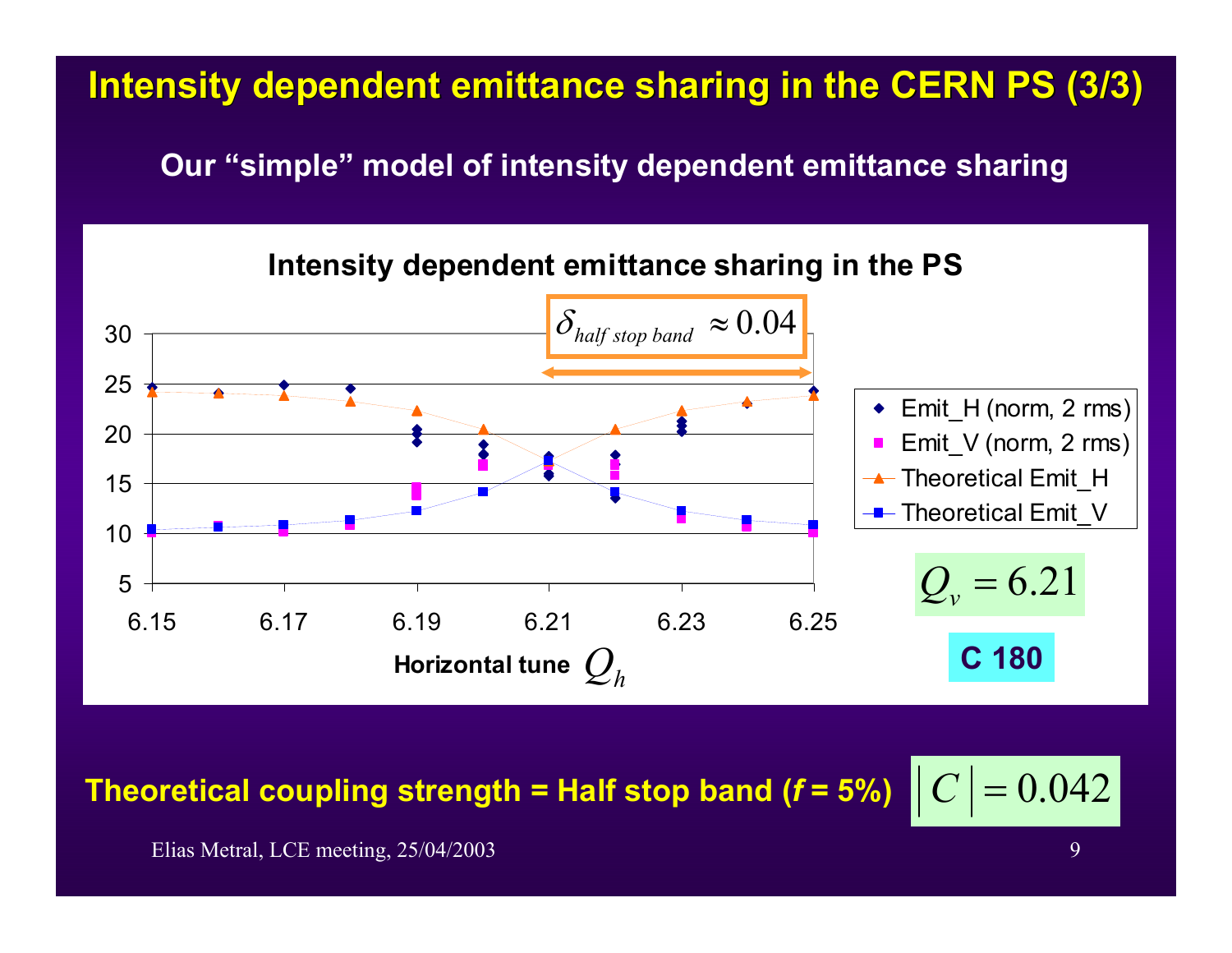# **THE OTHER PRESENTATIONS (1/3) THE OTHER PRESENTATIONS (1/3)**

- ♦ **Several simulation codes discussed**
	- $\blacksquare$  **IMPACT**
	- **Marylie/IMPACT**
	- $\blacksquare$ **D** ORBIT
	- **BNL-ORBIT**
	- **ACCSIM**
	- **ESME**

**…**

- **GPT : General Particle Tracer**
- **E** GenTrackE
- **BEST : Beam Equilibrium Stability and Transport**
- **VADOR î Vlasov Solver (instead of PIC)**
- **MICRO-MAP**

**from Eric Sonnendrucker, University of Strasbourg (France)**

**from Hong Qin, Princeton î Only code for 2-stream instability ! (PSR explained at 80%)**

**from Bas Van Der Geer î Has its own company**

**1st 3D Self-Consistent ecloud simulations (Furman)**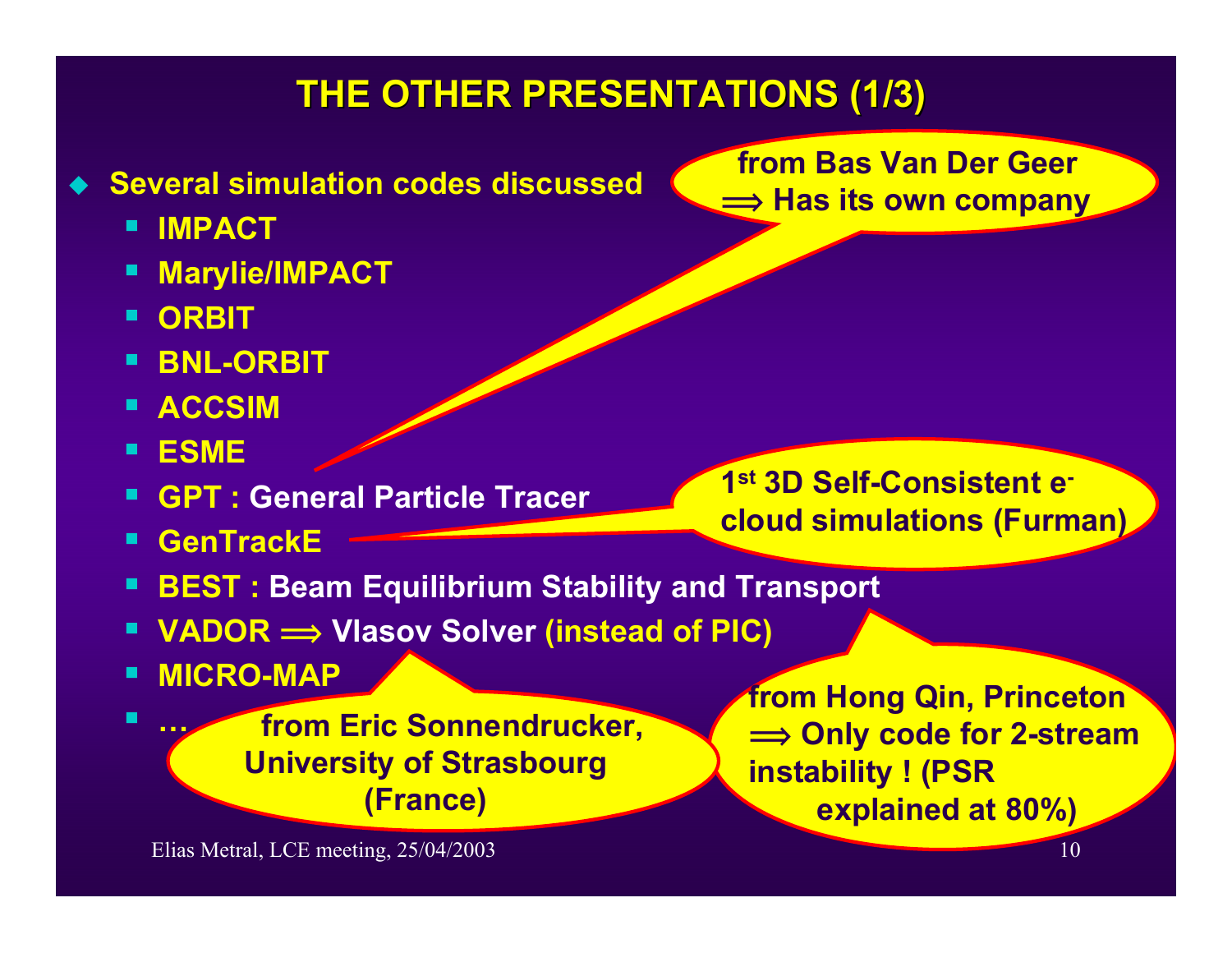# **THE OTHER PRESENTATIONS (2/3) THE OTHER PRESENTATIONS (2/3)**

- **FNAL Booster space charge study : simulation & experiment by Weiren Chou**
	- п **The Tevatron collider experiment Run 2 is today's energy frontier**  $\implies$  Required luminosity : 10-15 fb<sup>-1</sup>
	- **2 neutrinos experiments**
		- **MiniBooNe î Running**
		- **NuMi î Will start in 2005**
	- **The Bottleneck of the whole complex is the Booster**
		- **30-year old (only machine at Fermilab which has not been upgraded)**
		- **Most of the particles are lost during the first 3 ms (~30%)**

 $\implies$  Acceptance reduced due to doglegs (vertical bends which **make an orbit bump)**

 $\implies$  Emittance dilution due to space charge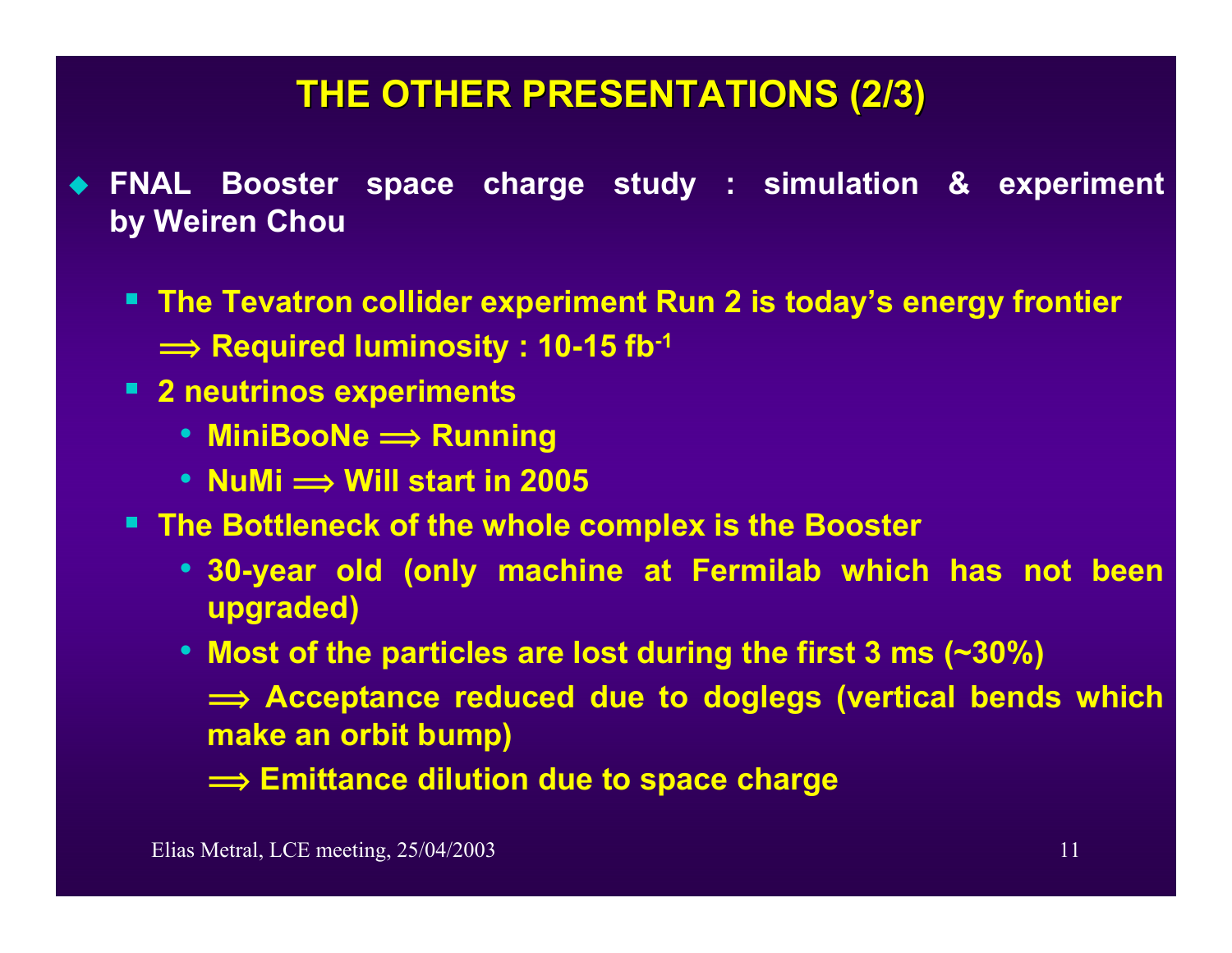# **THE OTHER PRESENTATIONS (3/3) THE OTHER PRESENTATIONS (3/3)**

- **Removal 1 of the doglegs (orbit bump)**   $\implies$  Champagne celebration as the losses were much less
- **Transverse emittance growth due to space charge**
- $\implies$  Discrepancies between 2 codes (1 indicates growth during the **multi-turn injection, the other just after)**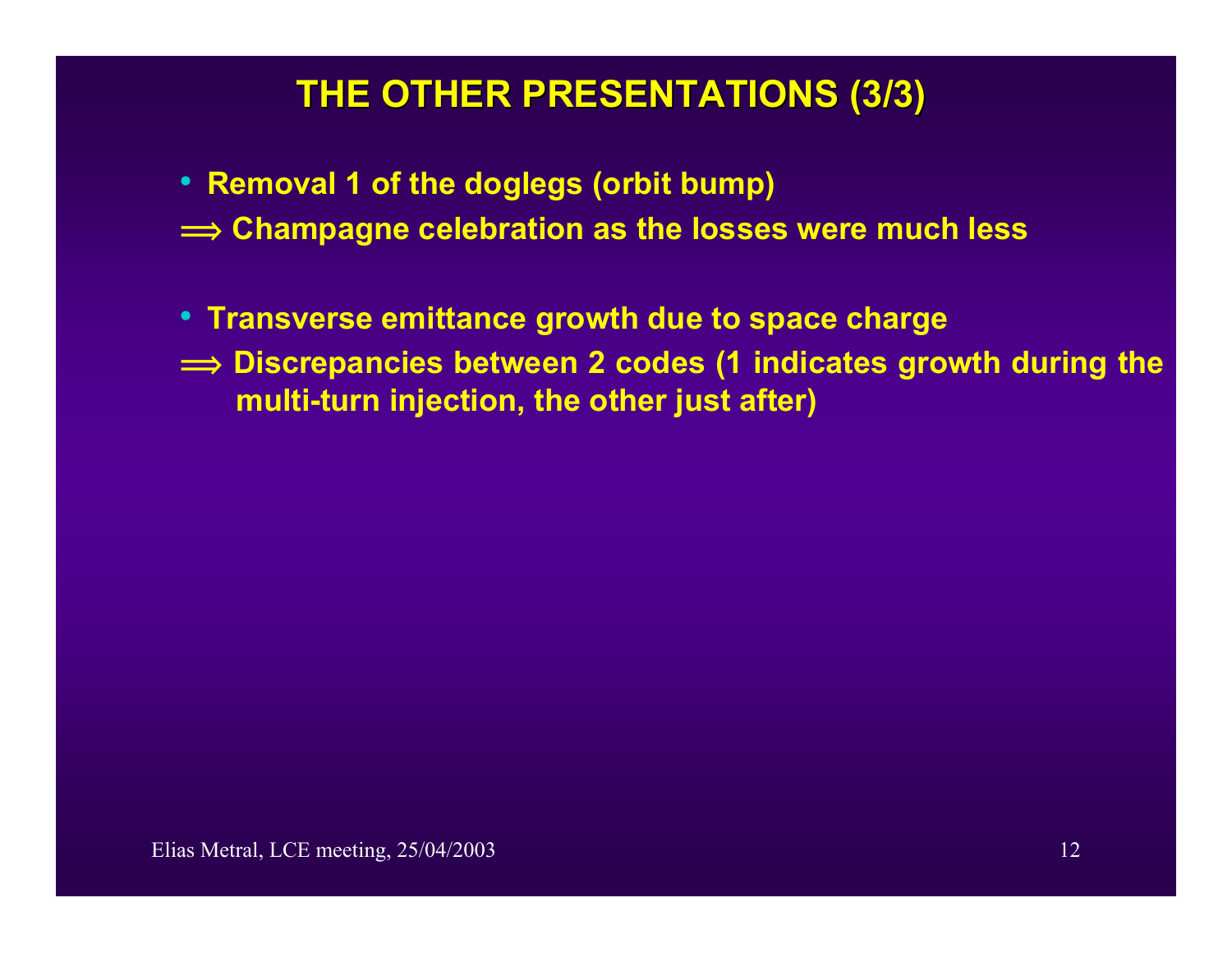### **CONCLUSION (1/6) CONCLUSION (1/6)**

- **A key issue : Validation of these codes <sup>î</sup> Benchmarks needed**
	- Code vs. Theory  $\implies$  Several benchmark tests proposed by **Hong Qin (Princeton)**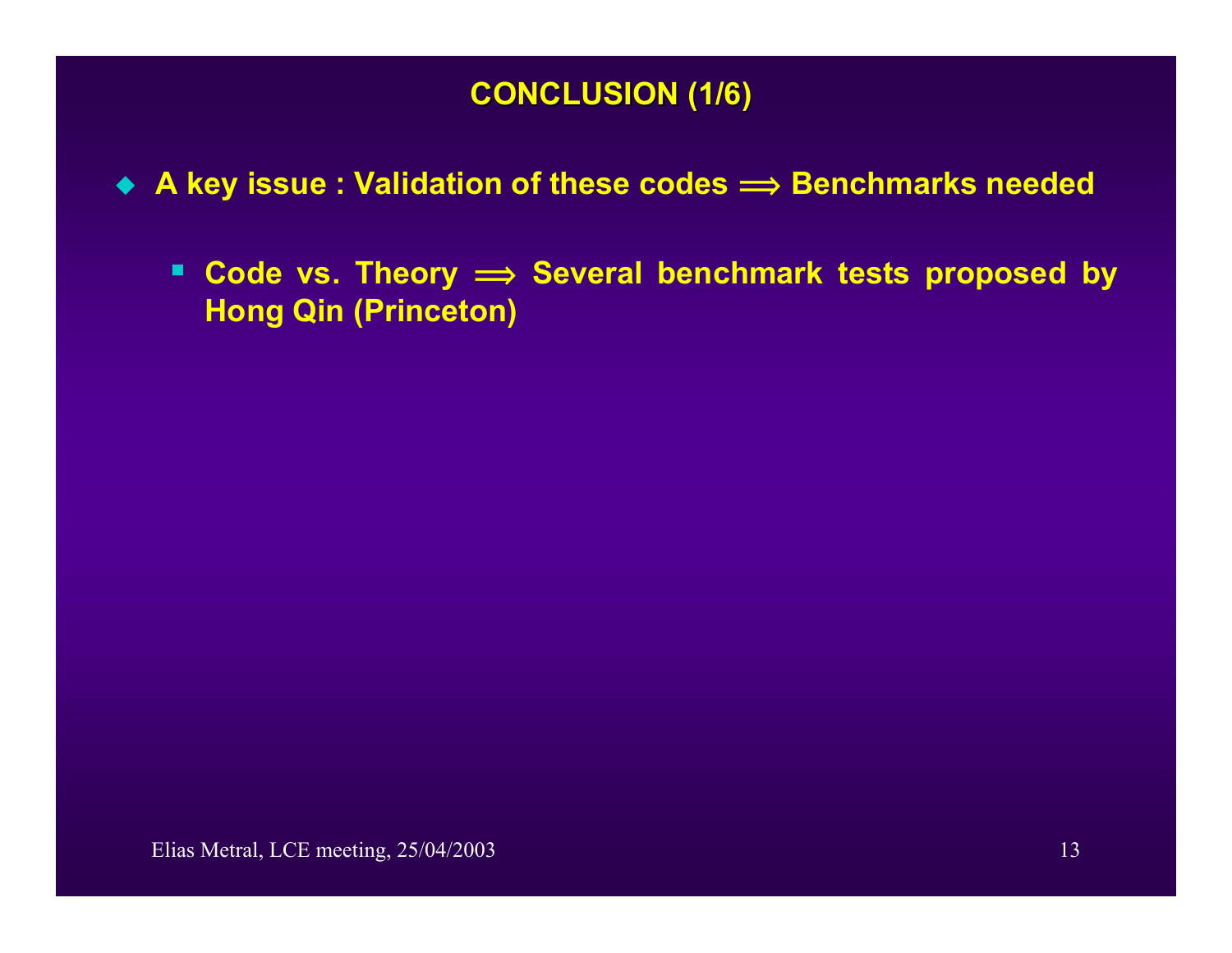### **CONCLUSION (2/6) CONCLUSION (2/6)**

#### **Code vs. Code**

| Code<br>Accsim, Orbit, Simpsons | <b>Test</b><br>PSR, K-V                                       | <b>Result</b> |
|---------------------------------|---------------------------------------------------------------|---------------|
|                                 | rms emittance                                                 | Good          |
| Orbit, ESME                     | $1D$ (longi.)                                                 | Good          |
| Orbit, Synergia                 | Fermilab Booster<br>Multi-turn injection<br>Emittance blow-up | Discrepancy   |
| Track1D, Long1D, Accsim         | $1D$ (longi.)                                                 | Good          |
| Track2D, Simpsons, Orbit        | <b>SNS</b>                                                    | Good          |
| Micromap, Impact                | Octupole resonance<br>with space charge<br>up to 1000 turns   | Good          |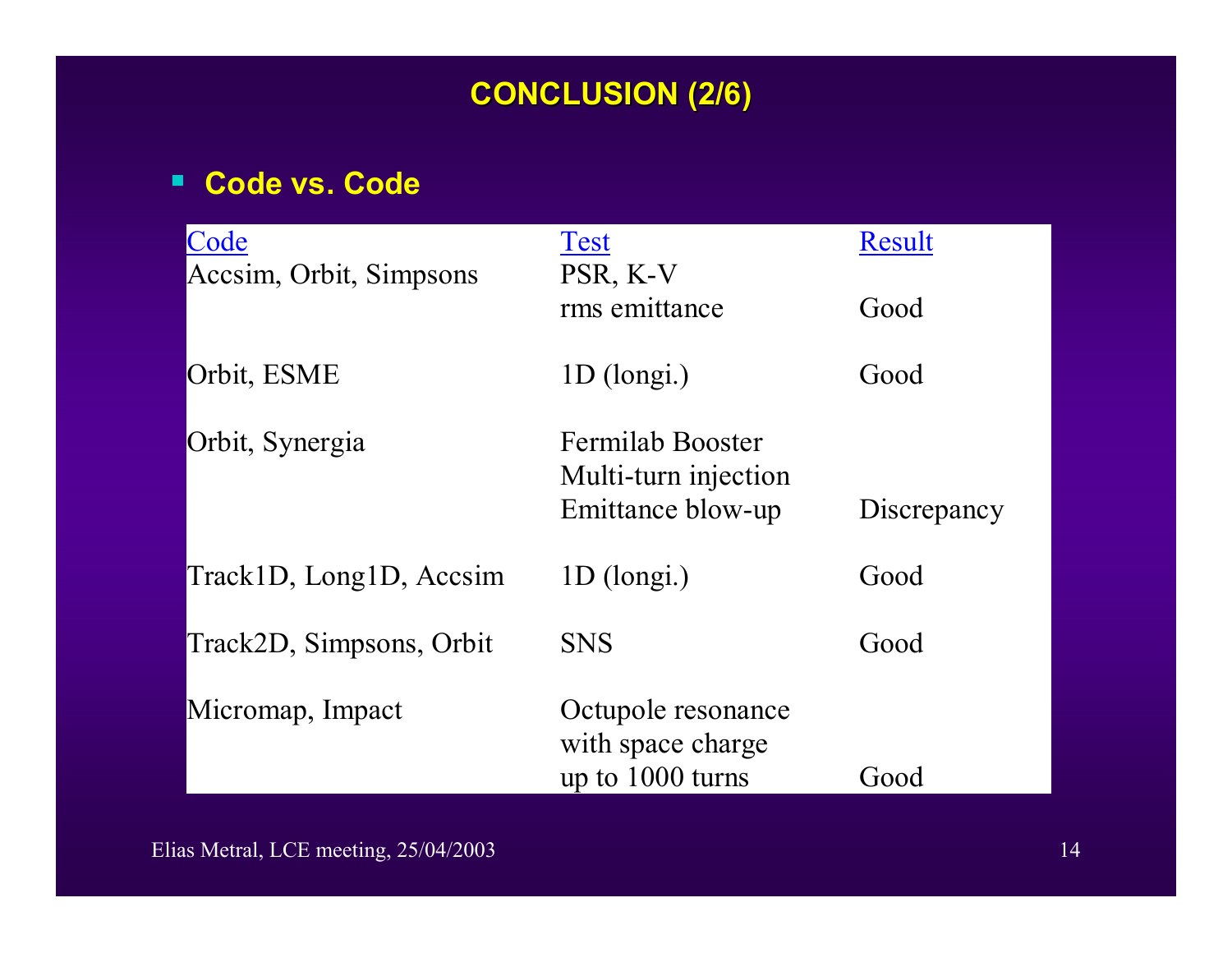### **CONCLUSION (3/6) CONCLUSION (3/6)**

#### **Code vs. Measurements**

| Code / Machine<br>Orbit / PSR   | <b>Measurement</b><br>Profile | Result<br>Good                                                  |
|---------------------------------|-------------------------------|-----------------------------------------------------------------|
| <b>ESME</b> / Fermilab machines | $1D$ (longi.)                 | Good or fair                                                    |
| <b>ESME / CERN PS</b>           | $1D$ (longi.)                 | Good or fair                                                    |
| Micromap / CERN PS              | Montague resonance            | in progress                                                     |
| <b>Accsim / CERN PSB</b>        | 1D profile                    | Fair                                                            |
| Accsim / KEK PS                 | 1D profile                    | Good                                                            |
| Impact / LANL LEDA              | Halo                          | Discrepancy for<br>mismatched<br>case, good for<br>matched case |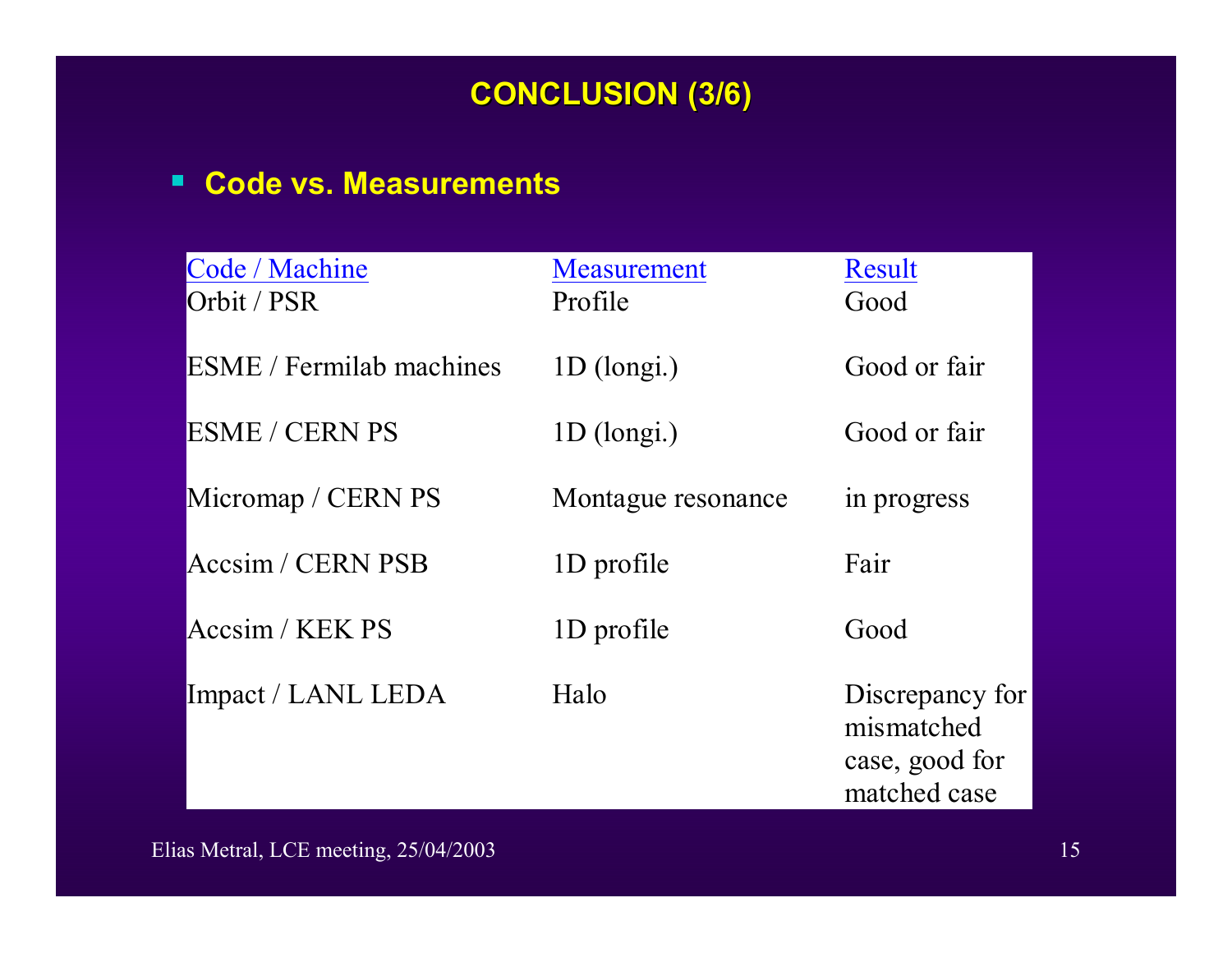### **CONCLUSION (4/6) CONCLUSION (4/6)**

| Orbit / Fermilab Booster | Emittance blowup                 | Inconclusive |
|--------------------------|----------------------------------|--------------|
| GPT / Felix              | Emittance, radiation,<br>profile | Good         |
| <b>BEST/PSR</b>          | e-cloud effect                   | Fair         |
| Track1D / ISIS           | $1D$ (longi.)                    | Good         |
| <b>Track2D/ CERN PSB</b> | PhD thesis                       |              |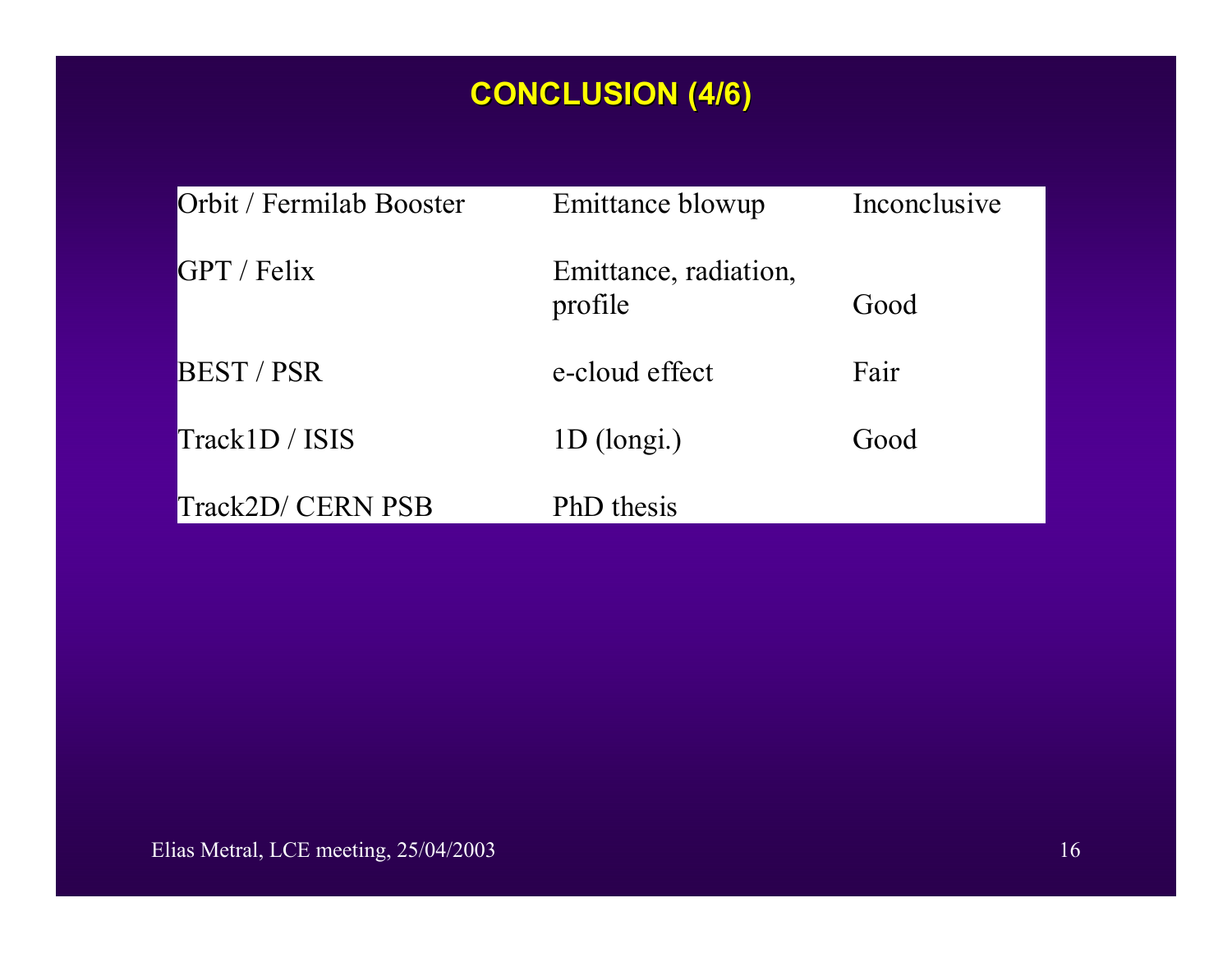### **CONCLUSION (5/6) CONCLUSION (5/6)**

#### п **Benchmarking Cases Proposed**

Measurement data available from the CERN PS (E. Metral, R. Cappi):

- A. Emittance exchange when crossing the Montague resonance (6.21, 6.21)
- B. Emittance blowup when crossing the integer and half-integer resonances

People to perform the simulation:

- a. F. Jones (Accsim)
- b. A. Luccio (Orbit)
- c. J. Holmes, S. Cousineau (Orbit)
- d. A. Adelmann (GenTrackE)
- e. H. Qin (Best)
- f. I. Hofmann (Micromap)
- g. W. Chou (Orbit)